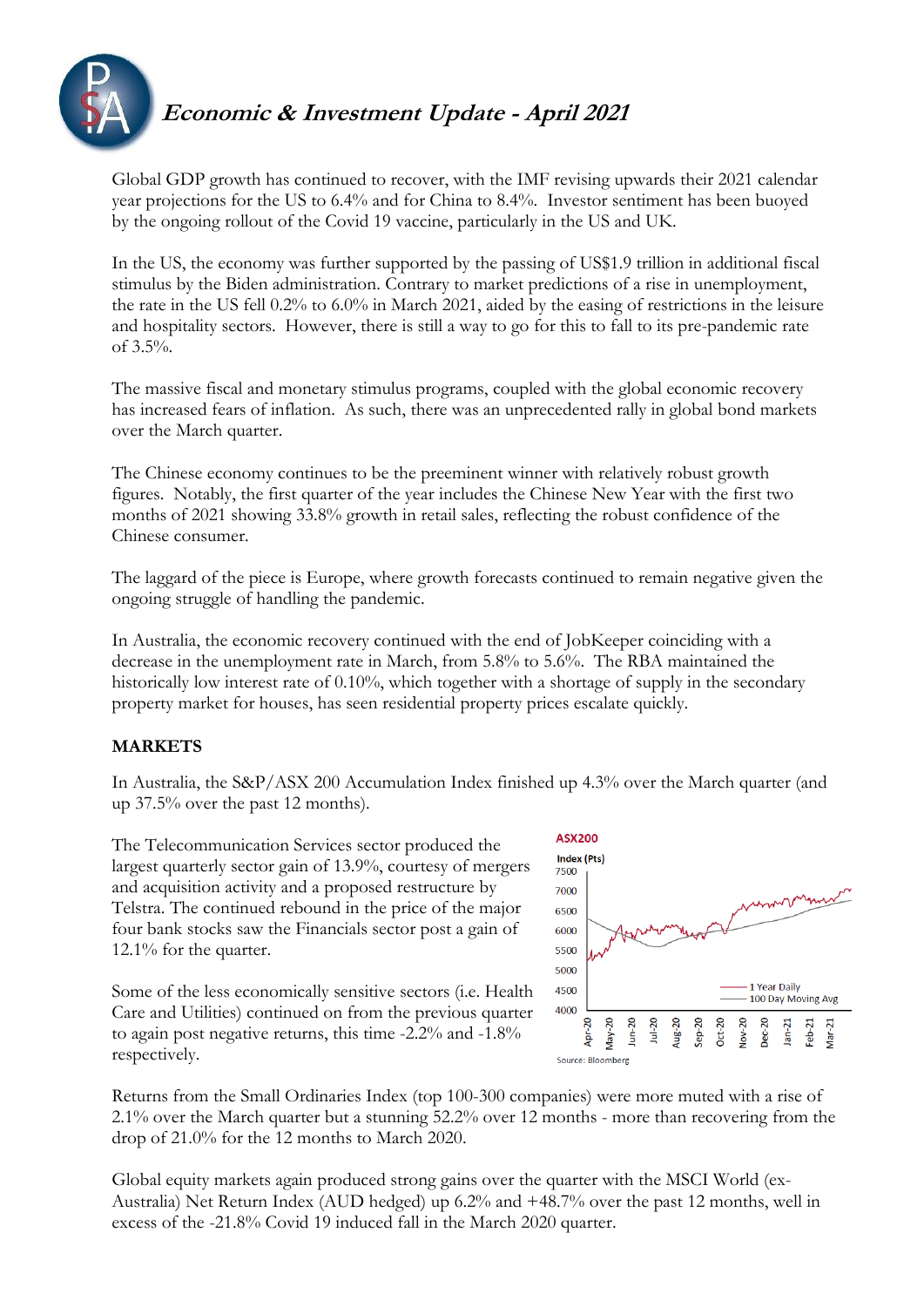In contrast to the rate of overall economic recovery, the strongest major global share market performer was the Deutsche Bourse DAX index (Germany) up 9.4% for the quarter and 51.0% for the year. In a similar contrarian vein, the Shanghai Shenzchen Index (China) actually fell 3.1% over the quarter albeit against a rise of 37.0% over the past 12 months. The relative strength of the German market was in part a reflection of how far it had fallen in the March 2020 quarter (-25.0%) as well as the record manufacturing numbers being recorded across Europe.

Returns for the quarter in Australian dollars (AUD unhedged) were 6.3% (against 6.2% for hedged), as the Australian dollar weakened against the US Dollar and British Pound, but strengthened against the Yen and the Euro.

Australian listed property securities lost ground with a fall of 0.5% over the quarter. Whilst the return to work in CBDs is progressive, there is a growing realisation that more flexibility to allow working from home arrangements is both possible and desired. Global property securities fared far better over the quarter with a positive return of 7.3%.

Within fixed interest markets, the Australian bond market, as measured by the Bloomberg AusBond Composite Index, fell by -3.2% over the March quarter as bond yields at the long end of the market rallied quickly and sharply on economic recovery and inflation expectations. The RBA however continued its commitment to monetary policy to maintain a target 3-year Government bond rate of 0.1%. A similar rally at the long end of the bond market occurred overseas.

| <b>Sector</b>          | <b>Index</b>                                           | 3 mths<br>(%) | 1 year<br>(%) | 5 years<br>$(% \mathbf{a})$ (% p.a.) |
|------------------------|--------------------------------------------------------|---------------|---------------|--------------------------------------|
| <b>Equities</b>        |                                                        |               |               |                                      |
| Australia              | S&P/ASX 200 TR (Accumulation) Index                    | 4.3           | 37.5          | 10.3                                 |
|                        | S&P/ASX Small Ordinaries TR (Accum) Index              | 2.1           | 52.2          | 10.7                                 |
| International          | MSCI World ex Aust NR Index (AUD)                      | 6.3           | 23.6          | 13.7                                 |
|                        | MSCI World ex Aust NR Index (AUD Hedged)               | 6.2           | 48.7          | 13.2                                 |
| <b>Emerging Mkts</b>   | MSCI Emerging Mkts NR Index (AUD)                      | 3.6           | 27.3          | 12.3                                 |
| <b>Listed Property</b> |                                                        |               |               |                                      |
| Australian             | S&P/ASX 200 A-REIT TR (Accumulation) Index             | $-0.5$        | 44.6          | 5.6                                  |
| International          | FTSE EPRA/NAREIT Dev NR Property Index (AUD<br>Hedged) | 7.3           | 29.7          | 3.6                                  |
| Infrastructure         |                                                        |               |               |                                      |
| Global                 | S&P Global Infrastructure TR Index (AUD Hedged)        | 4.3           | 28.4          | 6.6                                  |
| Currencies             |                                                        |               |               |                                      |
| AUD v USD              | <b>Against US Dollar</b>                               | $-1.3$        | 23.9          | $-0.2$                               |
| <b>Fixed Interest</b>  |                                                        |               |               |                                      |
| Australian             | <b>Bloomberg Ausbond Composite All Maturities</b>      | $-3.2$        | $-1.8$        | 3.5                                  |
|                        | <b>Bloomberg Ausbond Credit All Maturities</b>         | 0.1           | 2.6           | 2.6                                  |
| International          | Bloomberg Barclays Global Agg TR Index (AUD<br>Hedged) | $-2.5$        | 1.1           | 3.3                                  |
| Commodities            |                                                        |               |               |                                      |
| Gold                   | $Gold - USD$                                           | $-10.0$       | 8.3           | 6.7                                  |
| O <sub>il</sub>        | WTI Oil \$/b - USD                                     | 21.9          | 188.9         | 9.1                                  |

The table below (sourced from Lonsec) summarises the returns from a number of market sectors.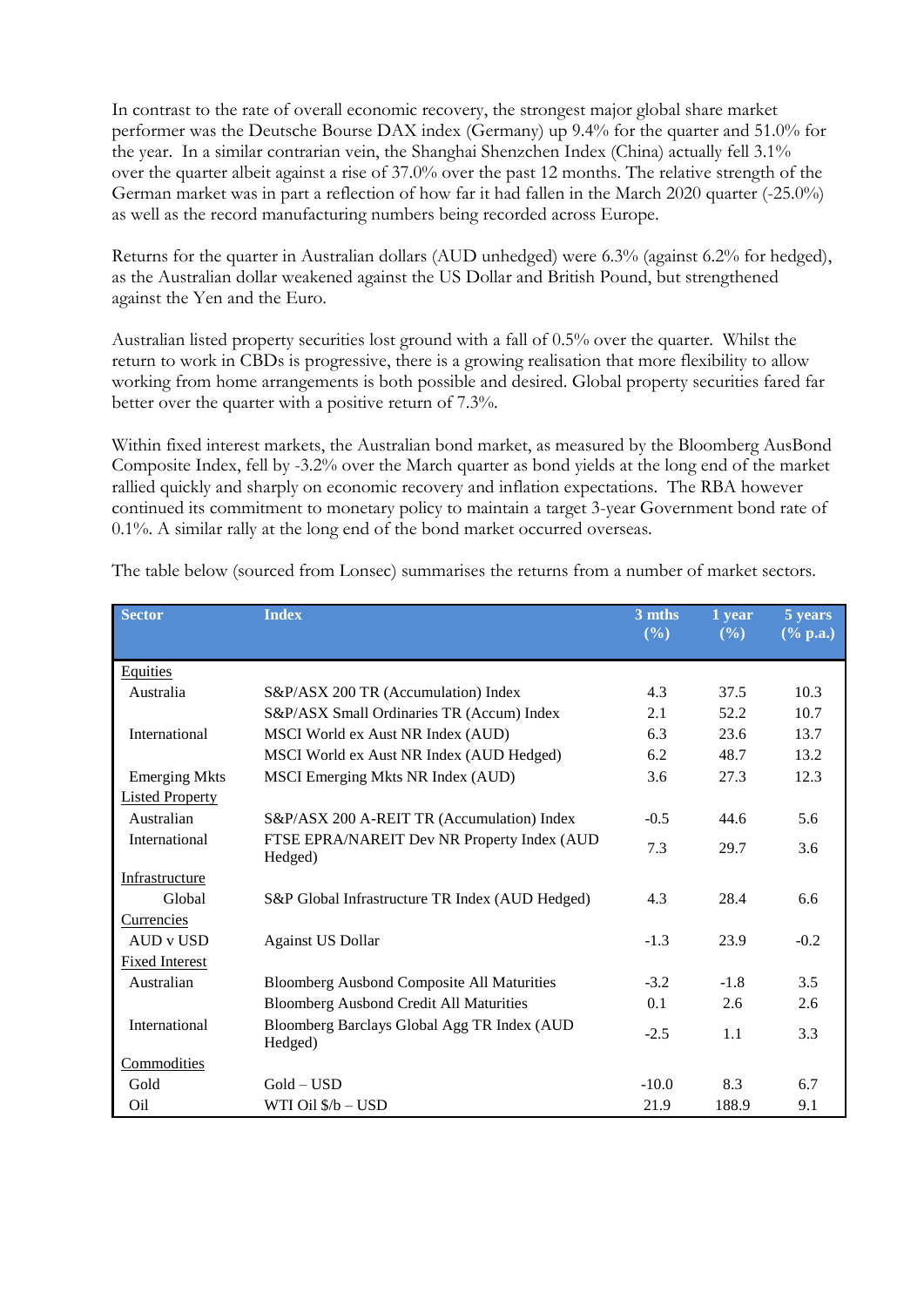# **Outlook**

The rebound in equity markets over the past 12 months was initially fuelled by growth companies in technology and healthcare that performed well as the pandemic swept across the globe. As vaccines continue to roll out globally, the rebound now appears to have shifted to the cyclical areas of the market. However, the speed of rollout and the continuing mutation of the virus pose risks in respect of the full opening of economies and the speed of economic recovery.

Presently, equity markets are profoundly influenced by macro factors surrounding the management of Covid 19, with company specific fundamentals continuing to take a back seat. The unprecedented fiscal and monetary stimulus measures implemented around the world over the past 12 months should continue over the short to medium term, but gradually taper off as economies get back on track. As such, equity market sentiment may continue to be driven in the short term by macroeconomic factors especially the continuation of historically low interest rates.

Any upward movement in interest rates is likely to have a major detrimental influence over equity markets. However, despite the best efforts of central banks to reassure the market of their commitment to accommodative monetary policy, bond yields continue to rise off the back of increased rates of economic growth and inflation expectations. As such, inflation shocks may have a dramatic impact on the equity market, particularly growth stocks.

To complicate matters, rising rates of inflation may only be short term as commodity prices normalise and broader structural deflationary pressures, such as the impact of technology, continue to weigh on most developed economies. As such, central banks may retain cash rates at near zero levels for coming years on the grounds that underlying inflation rates remain below target levels. Indeed the Reserve Bank of Australia (RBA) has committed to pegging the short end of the bond market until 2024.

Given that the valuation of most asset classes e.g., equities, property, bonds are predicated on long term interest rates, holding such assets is to some degree a bet in the short term against inflation and rapidly rising interest rates in favour of increased economic recovery and increasing corporate profits within a low interest rate environment.

Our views on various asset classes are outlined below.

## **Australian Equities**

We recommend investors hold a neutral position to Australian Equities in large cap stocks as well as smaller companies. Investors should take the opportunity to take some profits from the last 12 months returns if they are overweight to this sector, particularly with smaller companies.

Based on traditional measures, equity markets look expensive with the Price Earnings ratio of the Australian equities market at around 20 times against an historical average of 14.5 times. However, prices are being supported by both low interest rates and an expectation of increased profits as economic activity picks up.

Value (cyclical stocks) are likely to continue to benefit over growth type stocks as the economy moves towards a solid recovery phase.

## **International Equities**

We recommend investors hold a neutral to underweight position to International Equities Developed economies whilst holding a neutral to overweight position to Emerging Market economies.